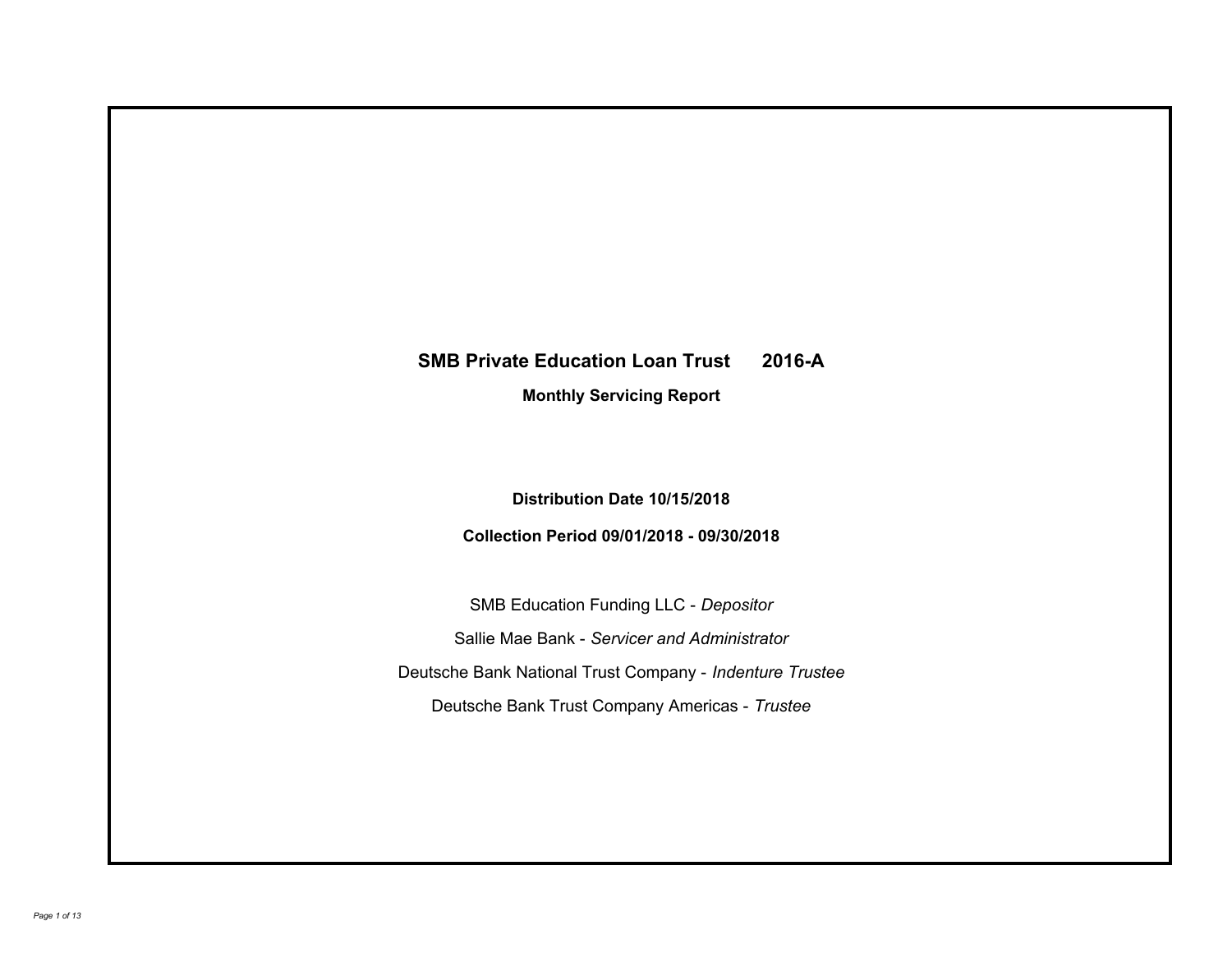| Ъ. | <b>Deal Parameters</b>                                                                |                                   |                                   |                                   |
|----|---------------------------------------------------------------------------------------|-----------------------------------|-----------------------------------|-----------------------------------|
| A  | <b>Student Loan Portfolio Characteristics</b>                                         | Settlement Date<br>05/26/2016     | 08/31/2018                        | 09/30/2018                        |
|    | <b>Principal Balance</b><br>Interest to be Capitalized Balance                        | \$585,861,635.84<br>32,367,510.93 | \$448,725,905.27<br>29,030,566.54 | \$442,708,922.85<br>29,420,636.55 |
|    | Pool Balance<br>Weighted Average Coupon (WAC)                                         | \$618,229,146.77                  | \$477,756,471.81                  | \$472,129,559.40                  |
|    | WAC1 (Contractual Interest Rate on the Loan)                                          | 8.26%                             | 9.32%                             | 9.41%                             |
|    | WAC2 (Average of Applicable Interest Rate)                                            | 8.23%                             | 9.24%                             | 9.33%                             |
|    | WAC3 (Average of Actual Interest Rate)<br>Weighted Average Remaining Term             | 8.16%<br>134.18                   | 9.16%<br>126.15                   | 9.25%<br>126.40                   |
|    | Number of Loans                                                                       | 53,959                            | 41,876                            | 41,368                            |
|    | Number of Borrowers<br>Pool Factor<br>Since Issued Total Constant Prepayment Rate (1) | 52,283                            | 40,350<br>0.772782187<br>9.14%    | 39,860<br>0.763680525<br>9.12%    |
| B  | <b>Debt Securities</b><br><b>Cusip/Isin</b>                                           | 09/17/2018                        |                                   | 10/15/2018                        |
|    | A <sub>2</sub> A<br>78449FAB7                                                         | \$183,900,107.05                  |                                   | \$179,278,983.75                  |
|    | A2B<br>78449FAC5                                                                      | \$113,039,515.34                  |                                   | \$110,199,008.36                  |
|    | B<br>78449FAD3                                                                        | \$50,000,000.00                   |                                   | \$50,000,000.00                   |
| C  | <b>Certificates</b><br><b>Cusip/Isin</b>                                              | 09/17/2018                        |                                   | 10/15/2018                        |
|    | 78449F101<br>Residual                                                                 | \$100,000.00                      |                                   | \$100,000.00                      |
| D  | <b>Account Balances</b>                                                               | 09/17/2018                        |                                   | 10/15/2018                        |
|    | Reserve Account Balance                                                               | \$1,557,854.00                    |                                   | \$1,557,854.00                    |
| E  | <b>Asset / Liability</b>                                                              | 09/17/2018                        |                                   | 10/15/2018                        |
|    | Overcollateralization Percentage                                                      | 27.38%                            |                                   | 28.10%                            |
|    | Specified Overcollateralization Amount                                                | \$143,326,941.54                  |                                   | \$141,638,867.82                  |
|    | Actual Overcollateralization Amount                                                   | \$130,816,849.42                  |                                   | \$132,651,567.29                  |
|    |                                                                                       |                                   |                                   |                                   |

(1) For additional information, see 'Since Issued CPR Methodology' found on page 11 of this report.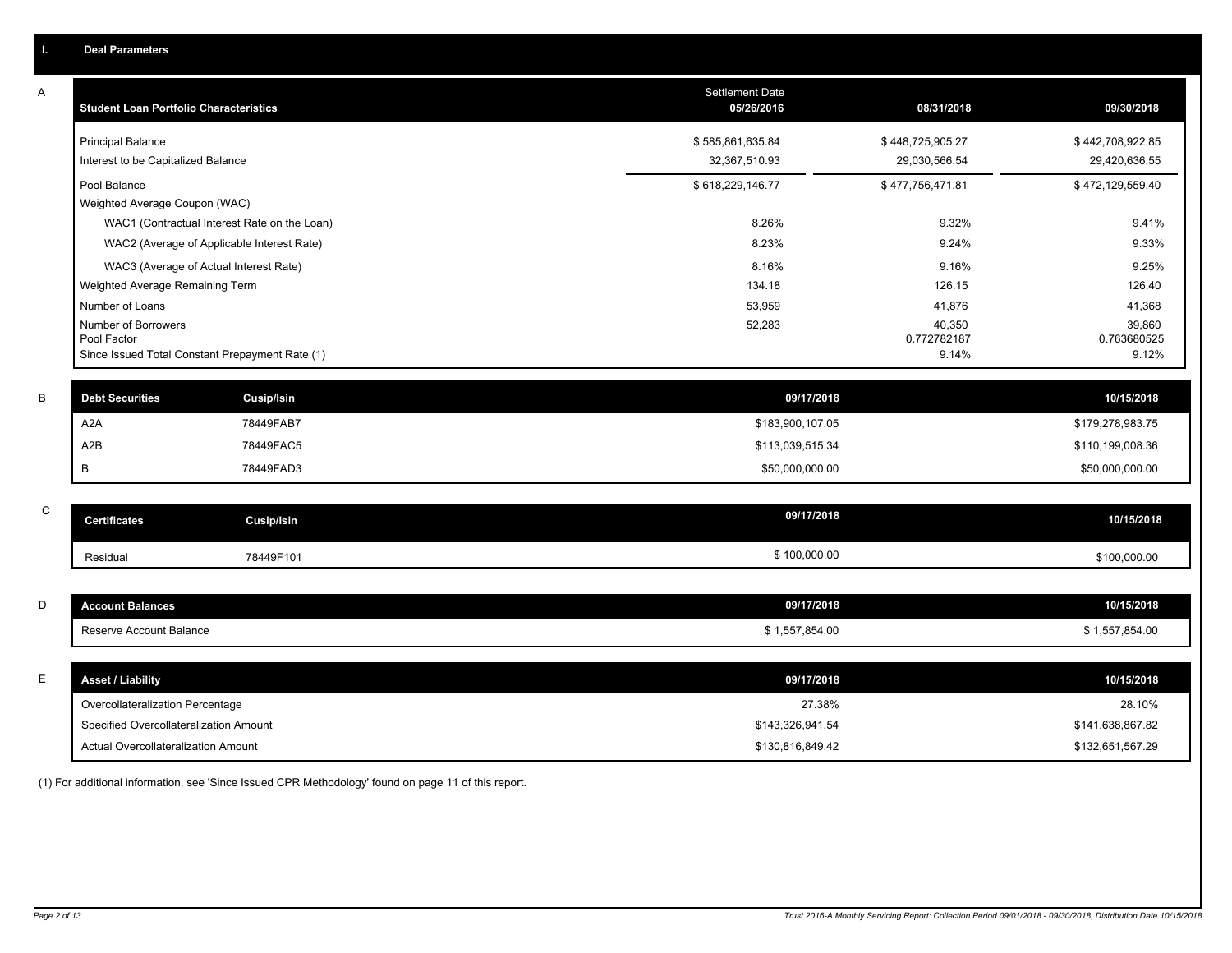| A  | <b>Student Loan Principal Receipts</b>                           |                                                     |
|----|------------------------------------------------------------------|-----------------------------------------------------|
|    | <b>Borrower Principal</b>                                        | 6,303,424.56                                        |
|    | <b>Consolidation Activity Principal</b>                          | 0.00                                                |
|    | Seller Principal Reimbursement                                   | 0.00                                                |
|    | Servicer Principal Reimbursement                                 | 0.00                                                |
|    | Delinquent Principal Purchases by Servicer                       | 0.00                                                |
|    | <b>Other Principal Deposits</b>                                  | 31,247.06                                           |
|    | <b>Total Principal Receipts</b>                                  | \$6,334,671.62                                      |
| в  | <b>Student Loan Interest Receipts</b>                            |                                                     |
|    | <b>Borrower Interest</b>                                         | 2,256,695.42                                        |
|    | <b>Consolidation Activity Interest</b>                           | 0.00                                                |
|    | Seller Interest Reimbursement                                    | 0.00                                                |
|    | Servicer Interest Reimbursement                                  | 0.00                                                |
|    | Delinquent Interest Purchases by Servicer                        | 0.00                                                |
|    | <b>Other Interest Deposits</b>                                   | 743.44                                              |
|    | <b>Total Interest Receipts</b>                                   | \$2,257,438.86                                      |
| C  | <b>Recoveries on Realized Losses</b>                             | \$77,981.38                                         |
| D  | <b>Investment Income</b>                                         | \$16,249.08                                         |
| E. | <b>Funds Borrowed from Next Collection Period</b>                | \$0.00                                              |
| F  | <b>Funds Repaid from Prior Collection Period</b>                 | \$0.00                                              |
| G  | Loan Sale or Purchase Proceeds                                   | \$0.00                                              |
| н  | Initial Deposits to Distribution Account                         | \$0.00                                              |
|    | <b>Excess Transferred from Other Accounts</b>                    | \$0.00                                              |
| J  | <b>Borrower Benefit Reimbursements</b>                           | \$0.00                                              |
| Κ  | <b>Other Deposits</b>                                            | \$0.00                                              |
| Г  | <b>Other Fees Collected</b>                                      | \$0.00                                              |
| М  | <b>AVAILABLE FUNDS</b>                                           | \$8,686,340.94                                      |
| N  | Non-Cash Principal Activity During Collection Period             | \$317,689.20                                        |
| O  | Aggregate Purchased Amounts by the Depositor, Servicer or Seller | \$31,990.50                                         |
|    |                                                                  |                                                     |
|    |                                                                  | 2016-A Trust Activity 09/01/2018 through 09/30/2018 |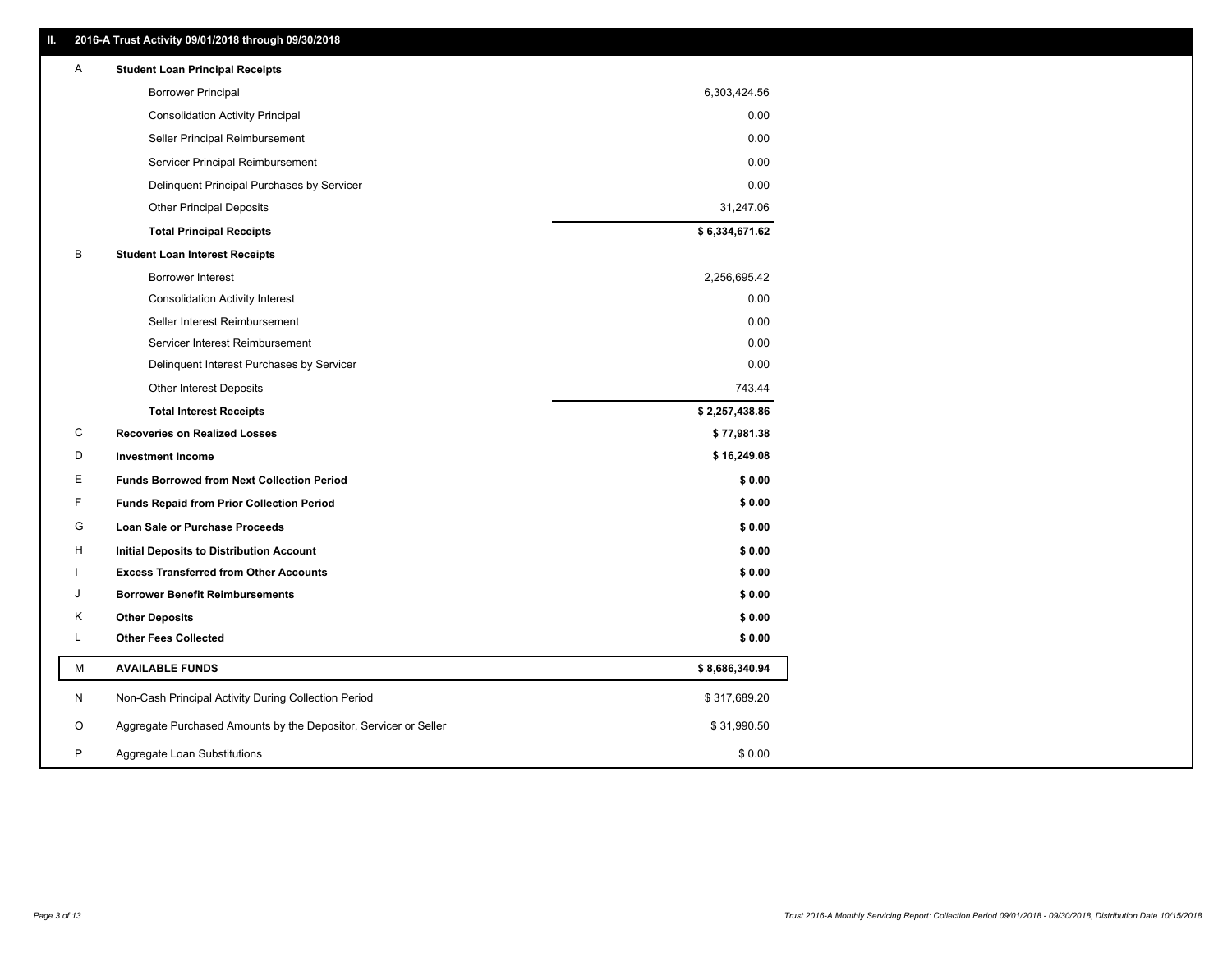#### **09/30/2018 08/31/2018 Wtd Avg Coupon # Loans Principal and Interest Accrued to Capitalize % of Principal % of Loans in Repay (1) Wtd Avg Coupon # Loans Principal and Interest Accrued to Capitalize % of Principal % of Loans in Repay (1)**  INTERIM: IN SCHOOL 10.45% 3,123 \$44,362,754.29 9.396% - % 10.31% 3,257 \$45,780,554.44 9.582% - % GRACE 10.14% 2,041 \$30,497,229.36 6.460% - % 10.07% 1,972 \$29,386,330.77 6.151% - % DEFERMENT 10.30% 2,058 \$24,874,629.47 5.269% - % 10.23% 1,934 \$23,400,199.84 4.898% - % REPAYMENT: CURRENT 8.94% 31,991 \$344,784,912.16 73.028% 92.586% 8.85% 32,572 \$350,378,876.42 73.338% 92.402% 31-60 DAYS DELINQUENT 9.27% 522 \$6,570,111.48 1.392% 1.764% 8.99% 533 \$6,596,069.43 1.381% 1.740% 61-90 DAYS DELINQUENT 8.31% 233 \$3,014,999.74 0.639% 0.810% 9.34% 209 \$2,678,921.02 0.561% 0.706% > 90 DAYS DELINQUENT 10.68% 106 \$1,267,324.93 0.268% 0.340% 10.35% 114 \$1,321,918.31 0.277% 0.349% FORBEARANCE 9.35% 1,294 \$16,757,597.97 3.549% 4.500% 9.30% 1,285 \$18,213,601.58 3.812% 4.803% **TOTAL 41,368 \$472,129,559.40 100.00% 100.00% 41,876 \$477,756,471.81 100.00% 100.00% Loans by Repayment Status** Percentages may not total 100% due to rounding \*

Loans classified in "Repayment" include any loan for which interim interest only, \$25 fixed payments or full principal and interest payments are due. 1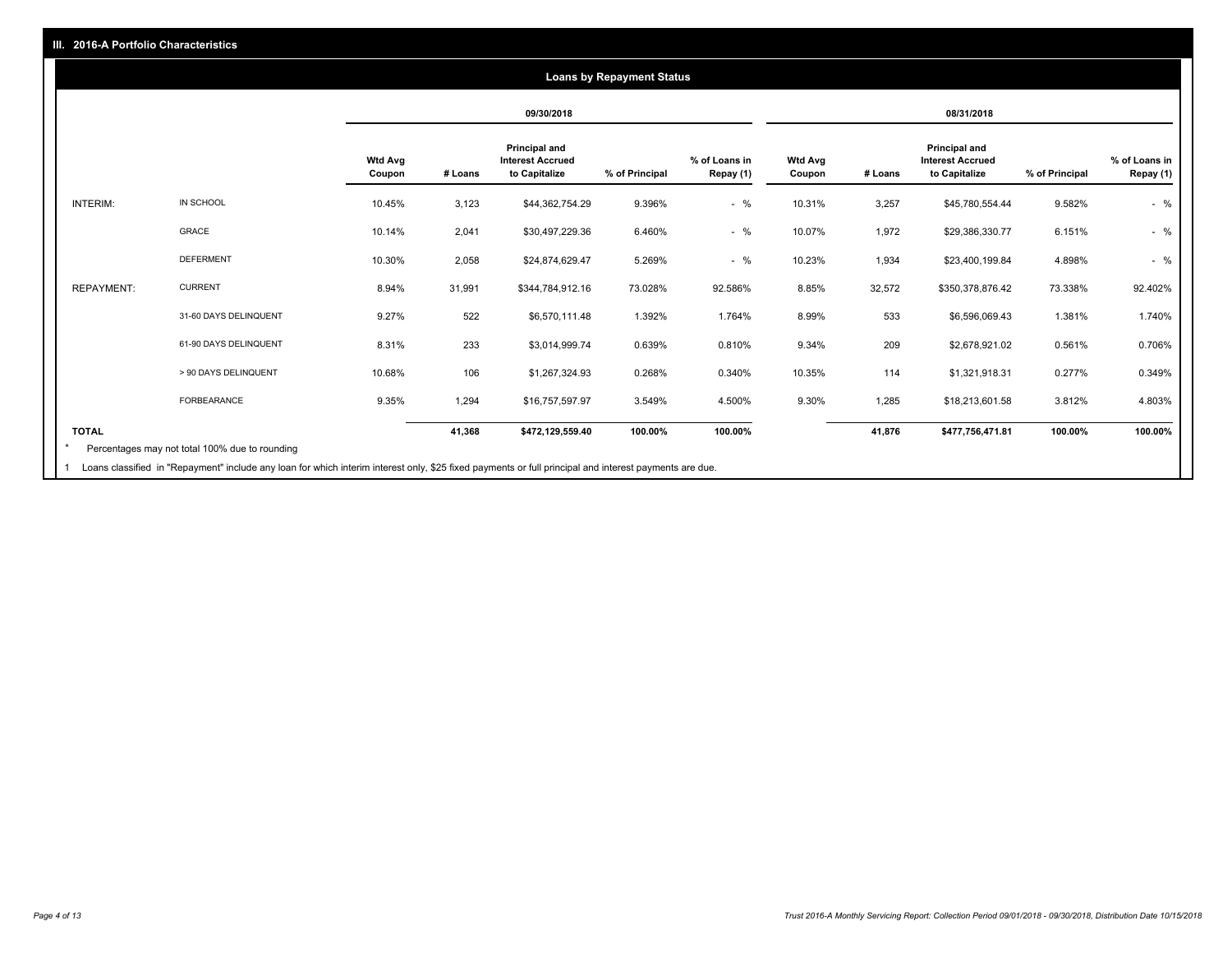|                 |                       |                          |         | 09/30/2018                                                |                |                                |                          |         | 08/31/2018                                                |                |                                |
|-----------------|-----------------------|--------------------------|---------|-----------------------------------------------------------|----------------|--------------------------------|--------------------------|---------|-----------------------------------------------------------|----------------|--------------------------------|
|                 |                       | <b>Wtd Avg</b><br>Coupon | # Loans | Principal and<br><b>Interest Accrued</b><br>to Capitalize | % of Principal | % of Loans in<br>P&I Repay (2) | <b>Wtd Avg</b><br>Coupon | # Loans | Principal and<br><b>Interest Accrued</b><br>to Capitalize | % of Principal | % of Loans in<br>P&I Repay (2) |
| <b>INTERIM:</b> | IN SCHOOL             | 9.95%                    | 6,559   | \$92,717,879.18                                           | 19.638%        | $-$ %                          | 9.82%                    | 6,773   | \$95,129,428.85                                           | 19.912%        | $-$ %                          |
|                 | GRACE                 | 9.72%                    | 4,222   | \$61,889,124.10                                           | 13.109%        | $-$ %                          | 9.65%                    | 4,142   | \$60,498,234.04                                           | 12.663%        | $-$ %                          |
|                 | <b>DEFERMENT</b>      | 9.84%                    | 3,850   | \$45,998,878.05                                           | 9.743%         | $-$ %                          | 9.79%                    | 3,614   | \$42,547,275.58                                           | 8.906%         | $-$ %                          |
| P&I REPAYMENT:  | <b>CURRENT</b>        | 8.75%                    | 24,624  | \$244,399,767.92                                          | 51.765%        | 90.010%                        | 8.68%                    | 25,258  | \$251,418,185.04                                          | 52.625%        | 89.927%                        |
|                 | 31-60 DAYS DELINQUENT | 9.23%                    | 490     | \$6,203,966.23                                            | 1.314%         | 2.285%                         | 8.87%                    | 493     | \$6,036,233.65                                            | 1.263%         | 2.159%                         |
|                 | 61-90 DAYS DELINQUENT | 8.22%                    | 227     | \$2,918,279.40                                            | 0.618%         | 1.075%                         | 9.33%                    | 200     | \$2,616,861.43                                            | 0.548%         | 0.936%                         |
|                 | > 90 DAYS DELINQUENT  | 10.73%                   | 101     | \$1,229,594.37                                            | 0.260%         | 0.453%                         | 10.33%                   | 111     | \$1,296,651.64                                            | 0.271%         | 0.464%                         |
|                 | FORBEARANCE           | 9.35%                    | 1,295   | \$16,772,070.15                                           | 3.552%         | 6.177%                         | 9.30%                    | 1,285   | \$18,213,601.58                                           | 3.812%         | 6.515%                         |
| <b>TOTAL</b>    |                       |                          | 41,368  | \$472,129,559.40                                          | 100.00%        | 100.00%                        |                          | 41,876  | \$477,756,471.81                                          | 100.00%        | 100.00%                        |

WAC reflects WAC3 To conform with company standard reporting these sections now include Princial and Interest Accrued to Capitalize.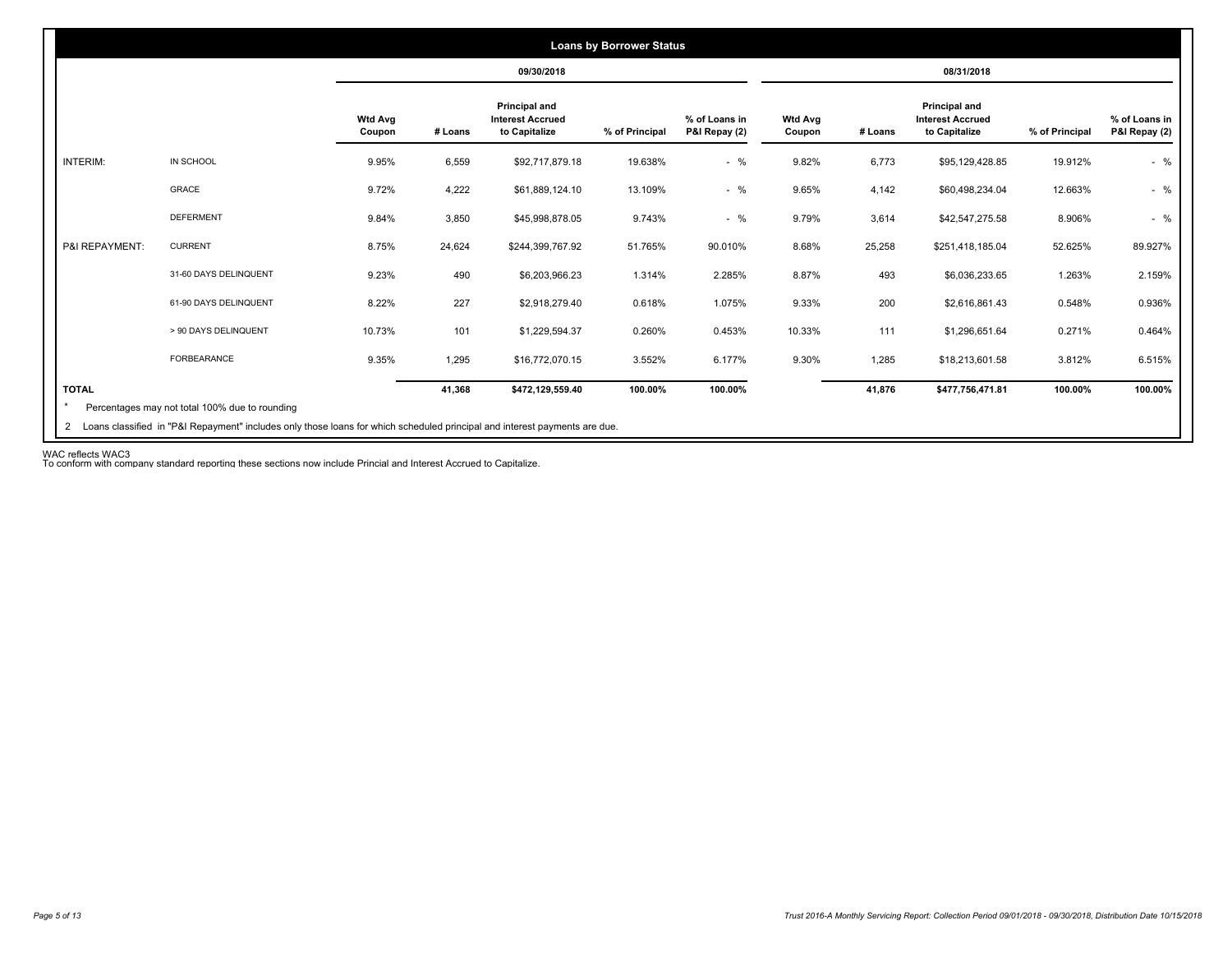|                                                                                                  | 9/30/2018        | 8/31/2018        |
|--------------------------------------------------------------------------------------------------|------------------|------------------|
| Pool Balance                                                                                     | \$472,129,559.40 | \$477,756,471.81 |
| Total # Loans                                                                                    | 41,368           | 41,876           |
| Total # Borrowers                                                                                | 39,860           | 40,350           |
| Weighted Average Coupon                                                                          | 9.33%            | 9.24%            |
| Weighted Average Remaining Term                                                                  | 126.40           | 126.15           |
| Percent of Pool - Cosigned                                                                       | 92.7%            | 92.7%            |
| Percent of Pool - Non Cosigned                                                                   | 7.3%             | 7.3%             |
| Borrower Interest Accrued for Period                                                             | \$3,328,429.02   | \$3,486,389.27   |
| <b>Outstanding Borrower Interest Accrued</b>                                                     | \$32,025,510.43  | \$31,636,913.21  |
| Gross Principal Realized Loss - Periodic *                                                       | \$327,644.22     | \$341,238.02     |
| Gross Principal Realized Loss - Cumulative *                                                     | \$12,033,952.05  | \$11,706,307.83  |
| Recoveries on Realized Losses - Periodic                                                         | \$77,981.38      | \$100,821.18     |
| Recoveries on Realized Losses - Cumulative                                                       | \$1,641,732.94   | \$1,563,751.56   |
| Net Losses - Periodic                                                                            | \$249,662.84     | \$240,416.84     |
| Net Losses - Cumulative                                                                          | \$10,392,219.11  | \$10,142,556.27  |
| Non-Cash Principal Activity - Capitalized Interest                                               | \$645,364.48     | \$521,984.19     |
| Since Issued Total Constant Prepayment Rate (CPR) (1)                                            | 9.12%            | 9.14%            |
| <b>Loan Substitutions</b>                                                                        | \$0.00           | \$0.00           |
| <b>Cumulative Loan Substitutions</b>                                                             | \$0.00           | \$0.00           |
| <b>Unpaid Servicing Fees</b>                                                                     | \$0.00           | \$0.00           |
| <b>Unpaid Administration Fees</b>                                                                | \$0.00           | \$0.00           |
| <b>Unpaid Carryover Servicing Fees</b>                                                           | \$0.00           | \$0.00           |
| Note Interest Shortfall                                                                          | \$0.00           | \$0.00           |
| Loans in Modification                                                                            | \$23,666,171.42  | \$23,298,684.88  |
| % of Loans in Modification as a % of Loans in Repayment (P&I)                                    | 9.29%            | 8.91%            |
|                                                                                                  |                  |                  |
| % Annualized Gross Principal Realized Loss - Periodic as a %<br>of Loans in Repayment (P&I) * 12 | 1.54%            | 1.57%            |
| % Gross Principal Realized Loss - Cumulative as a % of<br>Original Pool Balance                  | 1.95%            | 1.89%            |

\* In accordance with the Servicer's current policies and procedures, after September 1, 2017 loans subject to bankruptcy claims generally will not be reported as a charged-off unless and until they are delinquent for 120 d

(1) For additional information, see 'Since Issued CPR Methodology' found on page 11 of this report.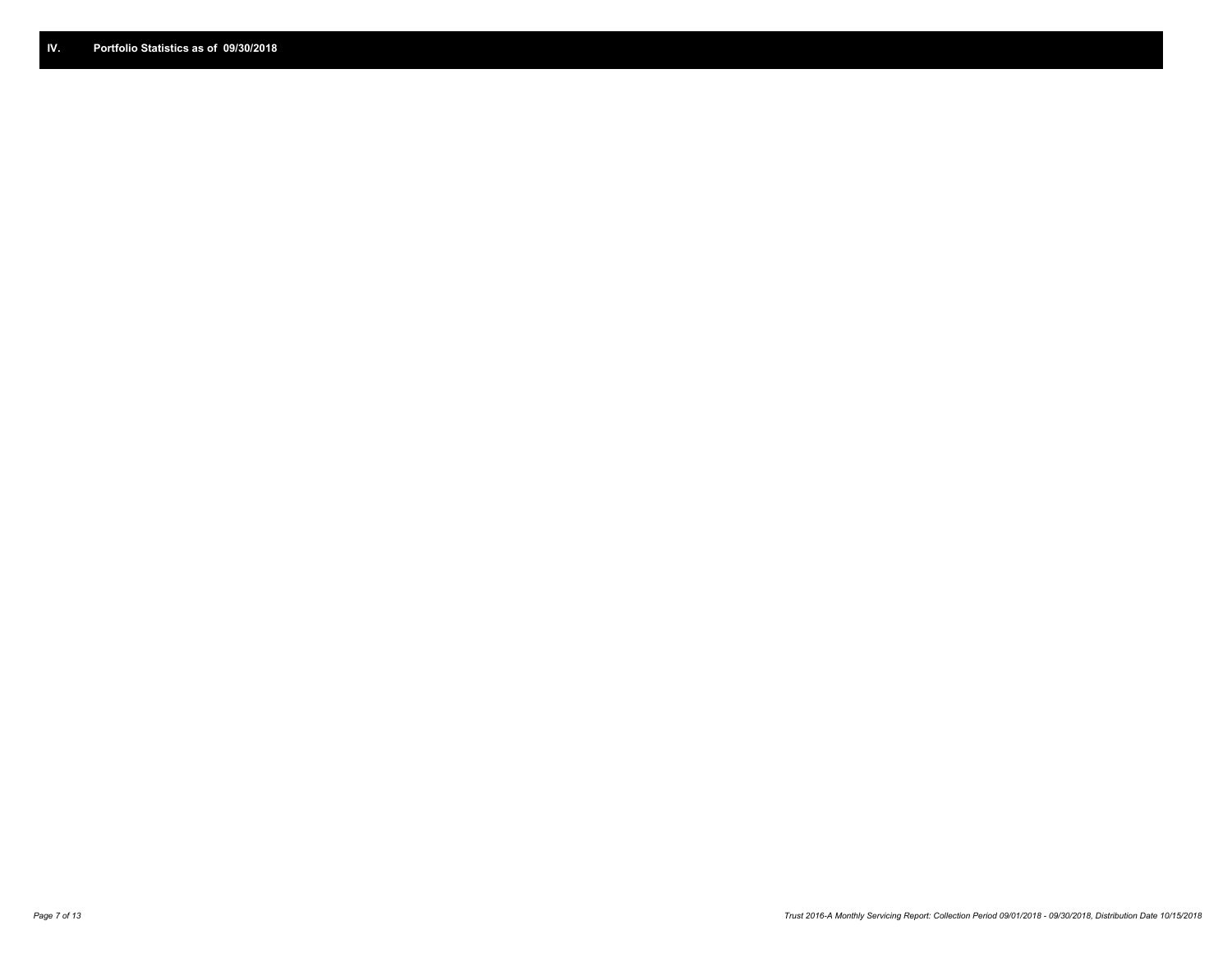| Loan Program                       |                                   |             |                  |          |
|------------------------------------|-----------------------------------|-------------|------------------|----------|
|                                    | Weighted<br><b>Average Coupon</b> | # LOANS     | <b>\$ AMOUNT</b> | $%$ *    |
| - Smart Option Interest-Only Loans | 8.33%                             | 9,394       | \$83,030,588.54  | 17.586%  |
| - Smart Option Fixed Pay Loans     | 9.26%                             | 11,219      | \$150,797,920.18 | 31.940%  |
| - Smart Option Deferred Loans      | 9.56%                             | 20,755      | \$238,301,050.68 | 50.474%  |
| - Other Loan Programs              | 0.00%                             | $\mathbf 0$ | \$0.00           | 0.000%   |
| Total                              | 9.25%                             | 41,368      | \$472,129,559.40 | 100.000% |

\* Percentages may not total 100% due to rounding

B

C

A

| <b>Index Type</b>     |                                   |          |                  |          |
|-----------------------|-----------------------------------|----------|------------------|----------|
|                       | Weighted<br><b>Average Coupon</b> | # LOANS  | <b>\$ AMOUNT</b> | $%$ *    |
| - Fixed Rate Loans    | 8.01%                             | 8,346    | \$105,792,523.04 | 22.408%  |
| - LIBOR Indexed Loans | 9.61%                             | 33,022   | \$366,337,036.36 | 77.592%  |
| - Other Index Rates   | $0.00\%$                          | $\Omega$ | \$0.00           | 0.000%   |
| <b>Total</b>          | 9.25%                             | 41,368   | \$472,129,559.40 | 100.000% |

\* Percentages may not total 100% due to rounding

# **Weighted Average Recent FICO**

| 0 - 639<br>640 - 669<br>670 - 699 | 3,164<br>2,450<br>4,441 | \$33,607,482.57<br>\$25,805,321.95 | 7.118%<br>5.466% |
|-----------------------------------|-------------------------|------------------------------------|------------------|
|                                   |                         |                                    |                  |
|                                   |                         |                                    |                  |
|                                   |                         | \$50,856,810.11                    | 10.772%          |
| 700 - 739                         | 9,134                   | \$107,138,161.85                   | 22.693%          |
| $740 +$                           | 22,174                  | \$254,702,182.56                   | 53.948%          |
| N/A <sup>(1)</sup>                | 5                       | \$19,600.36                        | $0.004\%$        |
| <b>Total</b>                      | 41,368                  | \$472,129,559.40                   | 100.000%         |

#### WAC reflects WAC3

To conform with company standard reporting these sections now include Princial and Interest Accrued to Capitalize.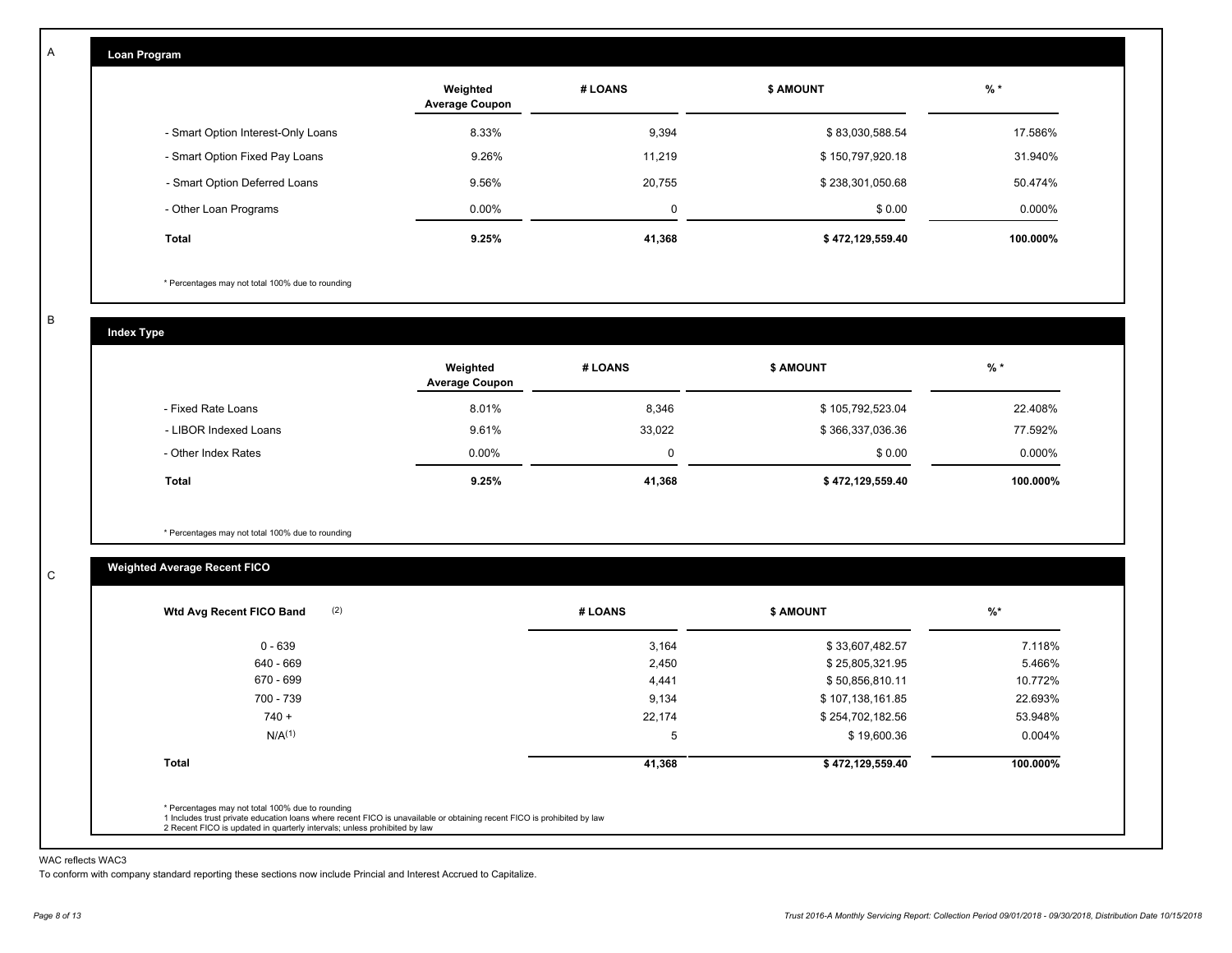| Α. | <b>Reserve Account</b>                                                               |                  |
|----|--------------------------------------------------------------------------------------|------------------|
|    | Specified Reserve Account Balance                                                    | \$1,557,854.00   |
|    | Actual Reserve Account Balance                                                       | \$1,557,854.00   |
| В. | <b>Principal Distribution Amount</b>                                                 |                  |
|    | Class A Notes Outstanding<br>i.                                                      | \$296,939,622.39 |
|    | Pool Balance<br>ii.                                                                  | \$472,129,559.40 |
|    | First Priority Principal Distribution Amount (i - ii)<br>iii.                        | \$0.00           |
|    | Class A and B Notes Outstanding<br>iv.                                               | \$346,939,622.39 |
|    | First Priority Principal Distribution Amount<br>v.                                   | \$0.00           |
|    | Pool Balance<br>vi.                                                                  | \$472,129,559.40 |
|    | Specified Overcollateralization Amount<br>vii.                                       | \$141,638,867.82 |
|    | viii. Regular Principal Distribution Amount (if (iv > 0, (iv - v) - (vi - vii))      | \$16,448,930.81  |
|    | Pool Balance<br>ix.                                                                  | \$472,129,559.40 |
|    | 10% of Initial Pool Balance<br>х.                                                    | \$61,822,914.68  |
|    | First Priority Principal Distribution Amount<br>xi.                                  | \$0.00           |
|    | Regular Principal Distribution Amount<br>xii.                                        | \$16,448,930.81  |
|    | Available Funds (after payment of waterfall items A through I)<br>xiii.              | \$0.00           |
|    | xiv. Additional Principal Distribution Amount (if(vi <= x,min(xiii, vi - xi - xii))) | \$0.00           |
|    |                                                                                      |                  |
| C. | R-2 Certificate                                                                      |                  |
|    | <b>Previous Notional Balance</b>                                                     | \$37,490,591.00  |
|    | Shortfall of Principal                                                               | \$0.00           |

1. Until the notional amount of the R-2 Certificate is reduced to zero and if there is excess cash through the distribution available it will be distributed to the R-2 Certificate, otherwise the

Excess Distribution Allocated (1)

Current Notional Balance

Shortfall of Interest

amount will be zero

### **V. 2016-A Reserve Account, Principal Distribution, and R-2 Certificate Calculations**

\$ 0.00

\$ 37,490,591.00

\$ 0.00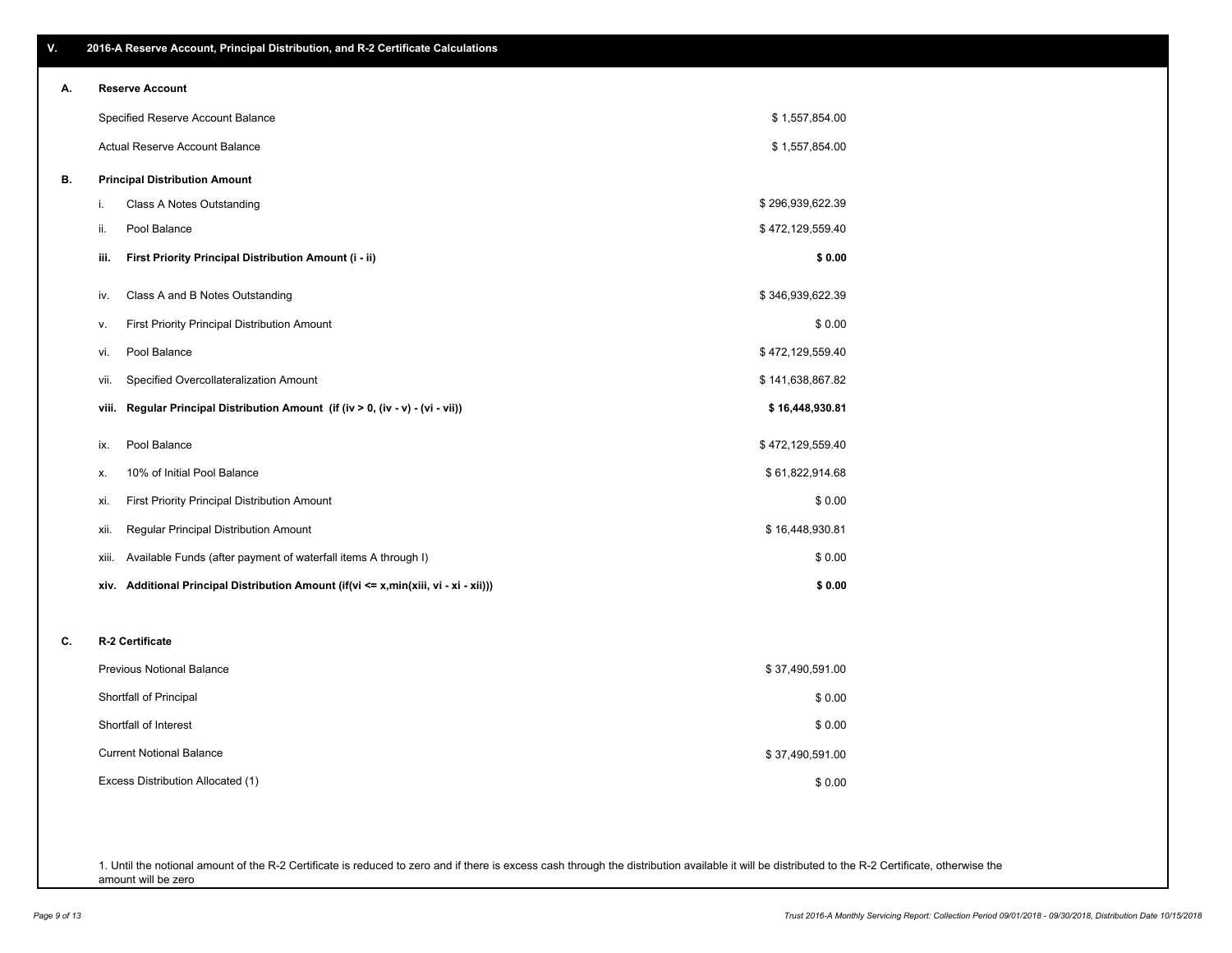|    |                                                         | Paid           | <b>Funds Balance</b> |
|----|---------------------------------------------------------|----------------|----------------------|
|    | <b>Total Available Funds</b>                            |                | \$8,686,340.94       |
| A  | <b>Trustee Fees</b>                                     | \$0.00         | \$8,686,340.94       |
| B  | <b>Servicing Fees</b>                                   | \$299,792.19   | \$8,386,548.75       |
| C  | i. Administration Fees                                  | \$8,333.00     | \$8,378,215.75       |
|    | ii. Unreimbursed Administrator Advances plus any Unpaid | \$0.00         | \$8,378,215.75       |
| D  | Class A Noteholders Interest Distribution Amount        | \$735,423.91   | \$7,642,791.84       |
| E. | <b>First Priority Principal Payment</b>                 | \$0.00         | \$7,642,791.84       |
| F  | Class B Noteholders Interest Distribution Amount        | \$181,161.56   | \$7,461,630.28       |
| G  | <b>Reinstatement Reserve Account</b>                    | \$0.00         | \$7,461,630.28       |
| H  | Regular Principal Distribution                          | \$7,461,630.28 | \$0.00               |
|    | <b>Carryover Servicing Fees</b>                         | \$0.00         | \$0.00               |
| J  | Additional Principal Distribution Amount                | \$0.00         | \$0.00               |
| Κ  | Unpaid Expenses of Trustee                              | \$0.00         | \$0.00               |
| L  | Unpaid Expenses of Administrator                        | \$0.00         | \$0.00               |
| M  | i. Remaining Funds to the R-1 Certificateholder(s)      | \$0.00         | \$0.00               |
|    | ii. Remaining Funds to the R-2 Certificateholder(s)     | \$0.00         | \$0.00               |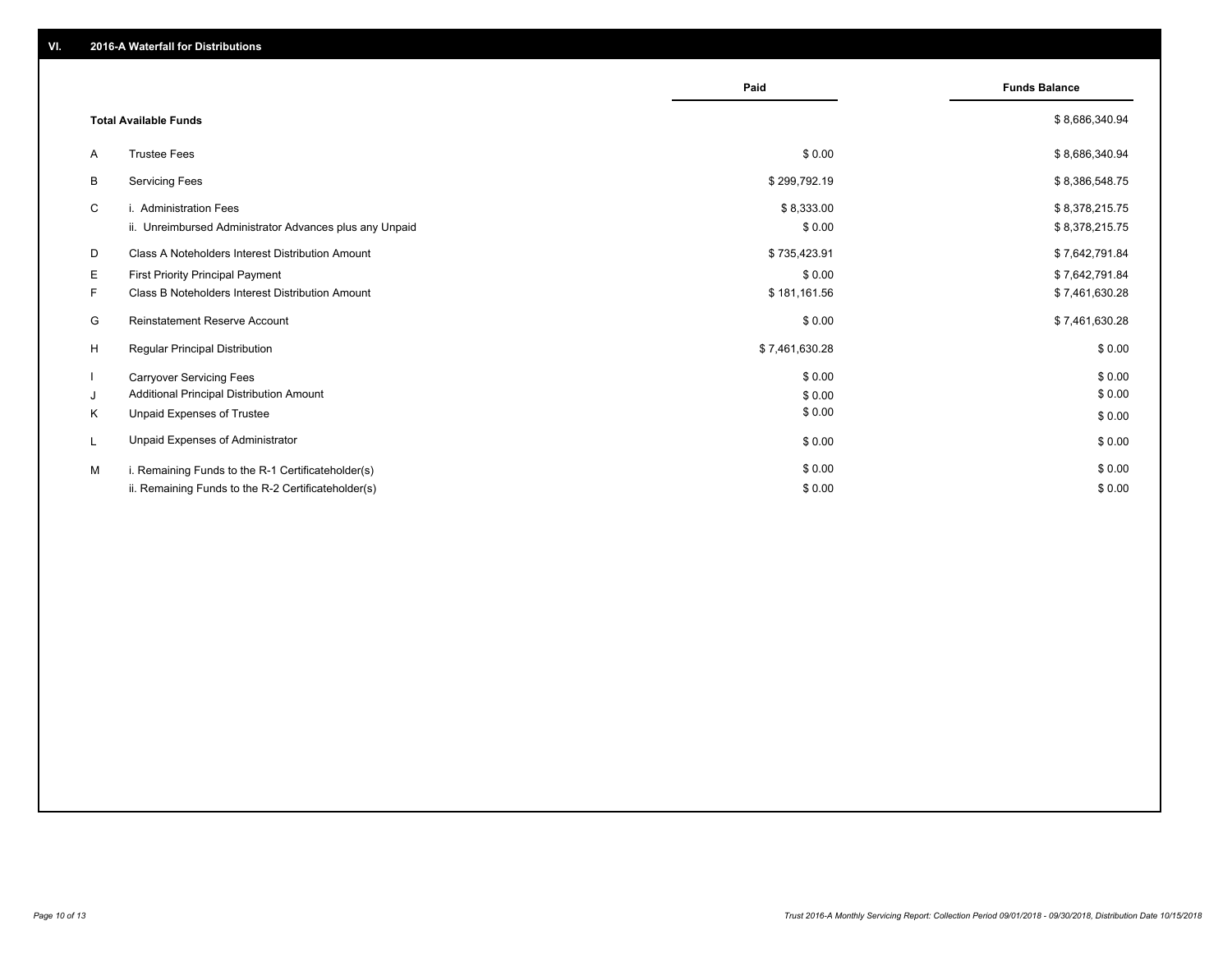# **VII. 2016-A Distributions**

#### **Distribution Amounts**

|                                                            | A <sub>2</sub> A        | A <sub>2</sub> B        | в                       |
|------------------------------------------------------------|-------------------------|-------------------------|-------------------------|
| Cusip/Isin                                                 | 78449FAB7               | 78449FAC5               | 78449FAD3               |
| <b>Beginning Balance</b>                                   | \$183,900,107.05        | \$113,039,515.34        | \$50,000,000.00         |
| Index                                                      | <b>FIXED</b>            | <b>LIBOR</b>            | <b>LIBOR</b>            |
| Spread/Fixed Rate                                          | 2.70%                   | 1.50%                   | 2.50%                   |
| Record Date (Days Prior to Distribution)                   | 1 NEW YORK BUSINESS DAY | 1 NEW YORK BUSINESS DAY | 1 NEW YORK BUSINESS DAY |
| <b>Accrual Period Begin</b>                                | 9/15/2018               | 9/17/2018               | 9/17/2018               |
| <b>Accrual Period End</b>                                  | 10/15/2018              | 10/15/2018              | 10/15/2018              |
| Daycount Fraction                                          | 0.08333333              | 0.07777778              | 0.07777778              |
| Interest Rate*                                             | 2.70000%                | 3.65844%                | 4.65844%                |
| <b>Accrued Interest Factor</b>                             | 0.002250000             | 0.002845453             | 0.003623231             |
| <b>Current Interest Due</b>                                | \$413,775.24            | \$321,648.67            | \$181,161.56            |
| Interest Shortfall from Prior Period Plus Accrued Interest | $\mathbb{S}$ -          | $S -$                   | $\frac{2}{3}$ -         |
| <b>Total Interest Due</b>                                  | \$413,775.24            | \$321,648.67            | \$181,161.56            |
| <b>Interest Paid</b>                                       | \$413,775.24            | \$321,648.67            | \$181,161.56            |
| <b>Interest Shortfall</b>                                  | $\mathbb{S}$ -          | $S -$                   | $\frac{2}{3}$ -         |
| <b>Principal Paid</b>                                      | \$4,621,123.30          | \$2,840,506.98          | $\frac{2}{3}$ -         |
| <b>Ending Principal Balance</b>                            | \$179,278,983.75        | \$110,199,008.36        | \$50,000,000.00         |
| Paydown Factor                                             | 0.021197813             | 0.021197813             | 0.000000000             |
| <b>Ending Balance Factor</b>                               | 0.822380659             | 0.822380659             | 1.000000000             |

\* Pay rates for Current Distribution. For the interest rates applicable to the next distribution date, please see https://www.salliemae.com/about/investors/data/SMBabrate.txt.